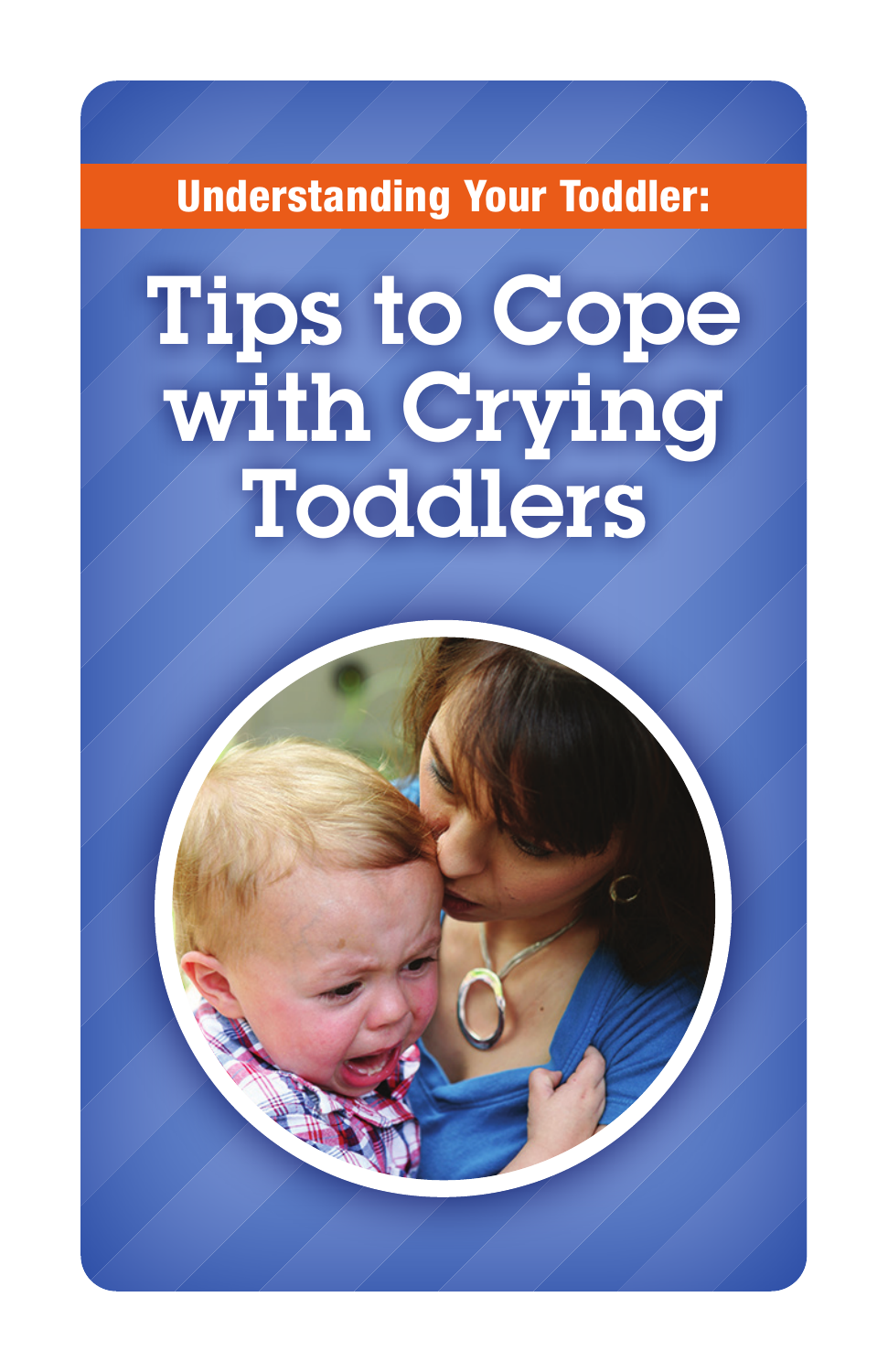# Crying

Your toddler is learning to communicate better every day. She still cries, but less often than when she was younger. When she cries, she is telling you that she needs your help.

Toddlers cry for many reasons. They may cry when they:

- Want things they cannot have
- Are not able to tell you what they want or need
- Cannot always move around like they want to
- Want to do more on their own, but still need help
- Get overwhelmed, tired, uncomfortable, afraid, sad, or frustrated

As a parent, you want your toddler to be calm and happy. When she is crying, your toddler will need a little help to calm down. You can find the best ways to help her.

### **Here are some ways to help your toddler stay calm:**

- Respond to her quickly.
- Use distraction to take her attention away from something she cannot do.
- Talk to her about things that interest her.
- Give her time to move and play in safe places throughout the day.
- Help her practice using her fingers by letting her pick up safe foods and toys.
- Use routines to make daily activities go more smoothly.



2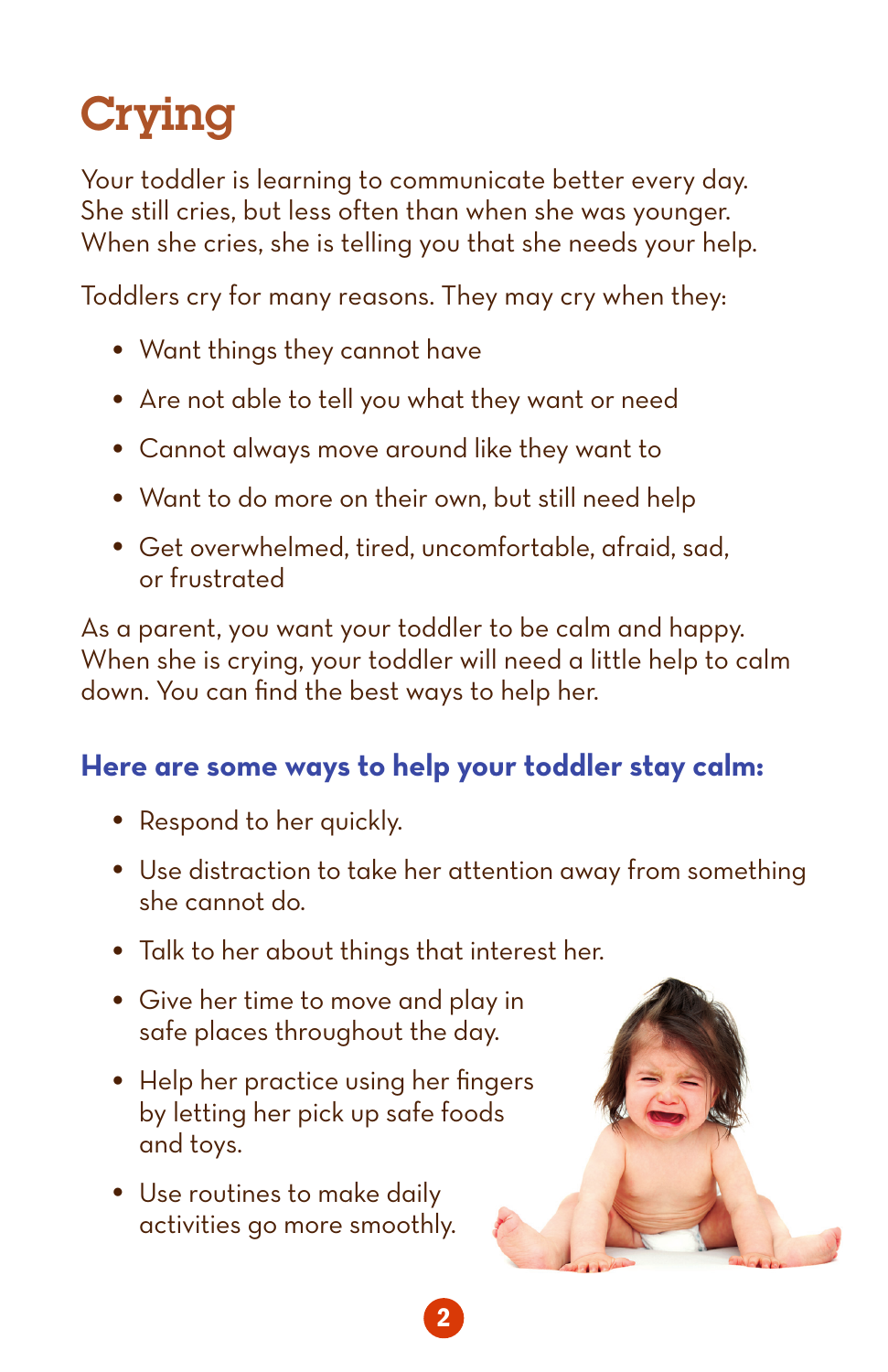# Tantrums

Between 18 months and 3 years, children sometimes have tantrums. Your toddler's brain is still developing. When she is very upset, she cannot control her emotions. Once a tantrum starts, your toddler really cannot control herself. She will need your help to calm her down.

## **For most children, there are 2 types of tantrums:**

#### **Shorter Tantrums**

• Include crying and one other behavior, such as stomping or dropping to the floor

5

- Last 1 to 3 minutes
- May end with just a little help from you

#### **Longer Tantrums**

- Include crying and 2 or more behaviors like stomping, dropping to the floor, kicking, hitting, and biting
- Last longer than 3 minutes
- Are too intense for toddlers to stop on their own
- Can be dangerous you will need to keep your toddler safe